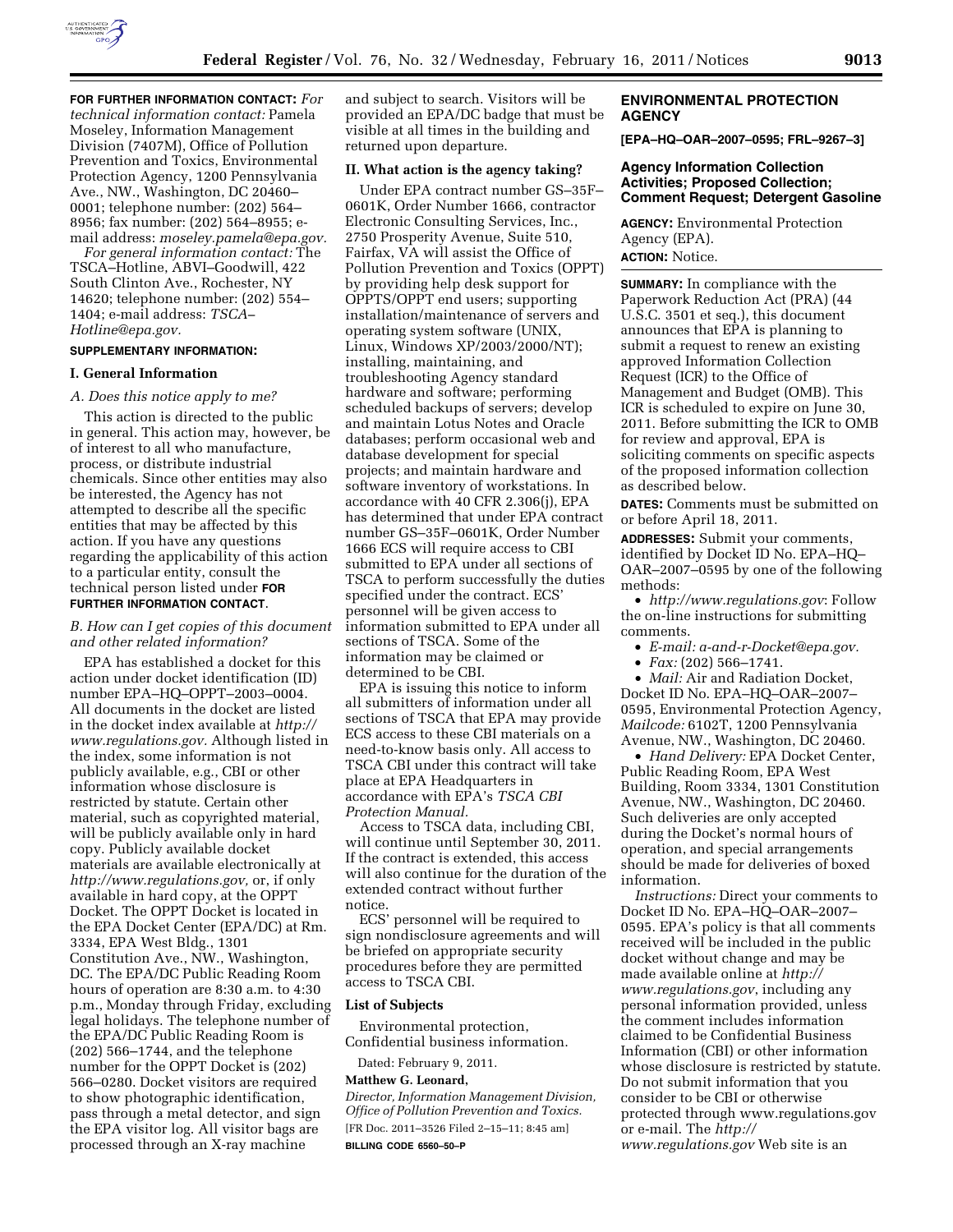"anonymous access" system, which means EPA will not know your identity or contact information unless you provide it in the body of your comment. If you send an e-mail comment directly to EPA without going through *[http://](http://www.regulations.gov) [www.regulations.gov](http://www.regulations.gov)* your e-mail address will be automatically captured and included as part of the comment that is placed in the public docket and made available on the Internet. If you submit an electronic comment, EPA recommends that you include your name and other contact information in the body of your comment and with any disk or CD–ROM you submit. If EPA cannot read your comment due to technical difficulties and cannot contact you for clarification, EPA may not be able to consider your comment. Electronic files should avoid the use of special characters, any form of encryption, and be free of any defects or viruses. For additional information about EPA's public docket visit the EPA Docket Center homepage at *[http://](http://www.epa.gov/epahome/dockets.htm) [www.epa.gov/epahome/dockets.htm](http://www.epa.gov/epahome/dockets.htm)*.

### **FOR FURTHER INFORMATION CONTACT:**

Jaimee Dong, Office of Transportation and Air Quality, *Mailcode:* 6406J, Environmental Protection Agency, 1200 Pennsylvania Ave., NW., Washington, DC 20460; *telephone number:* (202) 343–9672; *fax number:* (202) 343–2802; *e-mail address: [dong.jaimee@epa.gov.](mailto:dong.jaimee@epa.gov)* 

# **SUPPLEMENTARY INFORMATION:**

# **How can I access the docket and/or submit comments?**

EPA has established a public docket for this ICR under Docket ID No. EPA– HQ–OAR–2007–0595, which is available for online viewing at *[http://](http://www.regulations.gov) [www.regulations.gov](http://www.regulations.gov)*, or in person viewing at the Air and Radiation Docket in the EPA Docket Center (EPA/DC), EPA West, Room 3334, 1301 Constitution Avenue, NW., Washington, DC. The EPA/DC Public Reading Room is open from 8:30 a.m. to 4:30 p.m. EST, Monday through Friday, excluding legal holidays. The telephone number for the Reading Room is 202–566–1744, and the telephone number for the Air and Radiation Docket is 202–566–1742.

Use *<http://www.regulations.gov>* to obtain a copy of the draft collection of information, submit or view public comments, access the index listing of the contents of the docket, and to access those documents in the public docket that are available electronically. Once in the system, select "search," then key in the docket ID number identified in this document.

#### **What information is EPA particularly interested in?**

Pursuant to section  $3506(c)(2)(A)$  of the PRA, EPA specifically solicits comments and information to enable it to:

(i) Evaluate whether the proposed collection of information is necessary for the proper performance of the functions of the Agency, including whether the information will have practical utility;

(ii) Evaluate the accuracy of the Agency's estimate of the burden of the proposed collection of information, including the validity of the methodology and assumptions used;

(iii) Enhance the quality, utility, and clarity of the information to be collected; and

(iv) Minimize the burden of the collection of information on those who are to respond, including through the use of appropriate automated electronic, mechanical, or other technological collection techniques or other forms of information technology, e.g., permitting electronic submission of responses. In particular, EPA is requesting comments from very small businesses (those that employ less than 25) on examples of specific additional efforts that EPA could make to reduce the paperwork burden for very small businesses affected by this collection.

### **What should I consider when I prepare my comments for EPA?**

You may find the following suggestions helpful for preparing your comments:

1. Explain your views as clearly as possible and provide specific examples.

2. Describe any assumptions that you used.

3. Provide copies of any technical information and/or data you used that support your views.

4. If you estimate potential burden or costs, explain how you arrived at the estimate that you provide.

5. Offer alternative ways to improve the collection activity.

6. Make sure to submit your comments by the deadline identified under DATES.

7. To ensure proper receipt by EPA, be sure to identify the docket ID number assigned to this action in the subject line on the first page of your response. You may also provide the name, date, and **Federal Register** citation.

### **What information collection activity or ICR does this apply to?**

*Affected entities:* Entities potentially affected by this action are those who (1) Manufacture gasoline, post-refinery

component, or detergent additives, (2) blend detergent additives into gasoline or post-refinery component, or (3) transport or receive a detergent additive, gasoline, or post-refinery component.

*Title:* Detergent Gasoline: Certification Requirements for Manufacturers of Detergent Additives; Requirements for Transferors and Transferees of Detergent Additives; Requirements for Blenders of Detergents into Gasoline or Post-refinery Component; Requirements for Manufacturers, Transferors, and Transferees of Gasoline or Post-refinery Component (40 CFR 80—Subpart G).

*ICR numbers:* EPA ICR No. 1655.07, OMB Control No. 2060–0275.

*ICR status:* This ICR is currently scheduled to expire on June 30, 2011. An Agency may not conduct or sponsor, and a person is not required to respond to, a collection of information, unless it displays a currently valid OMB control number. The OMB control numbers for EPA's regulations in title 40 of the CFR, after appearing in the **Federal Register**  when approved, are listed in 40 CFR part 9, are displayed either by publication in the **Federal Register** or by other appropriate means, such as on the related collection instrument or form, if applicable. The display of OMB control numbers in certain EPA regulations is consolidated in 40 CFR part 9.

*Abstract:* Gasoline combustion results in the formation of engine deposits that contribute to increased emissions. Detergent additives deter deposit formation. The Clean Air Act requires gasoline to contain a detergent additive. The regulations at 40 CFR part 80 subpart G specify certification requirements for manufacturers of detergent additives, recordkeeping or reporting requirements for blenders of detergents into gasoline or post-refinery component (any gasoline blending stock or any oxygenate which is blended with gasoline subsequent to the gasoline refining process), and reporting or recordkeeping requirements for manufacturers, transferors, or transferees of detergents, gasoline, or post-refinery component (PRC). These requirements ensure that (1) A detergent is effective before it is certified by EPA, (2) a certified detergent, at the minimum concentration necessary to be effective (known as the lowest additive concentration (LAC)), is blended into gasoline, and (3) only gasoline which contains a certified detergent at its LAC is delivered to the consumer. EPA maintains a list of certified gasoline detergents, which is publicly available. As of November 2010, there were 324 certified detergents and 19 detergent manufacturers.